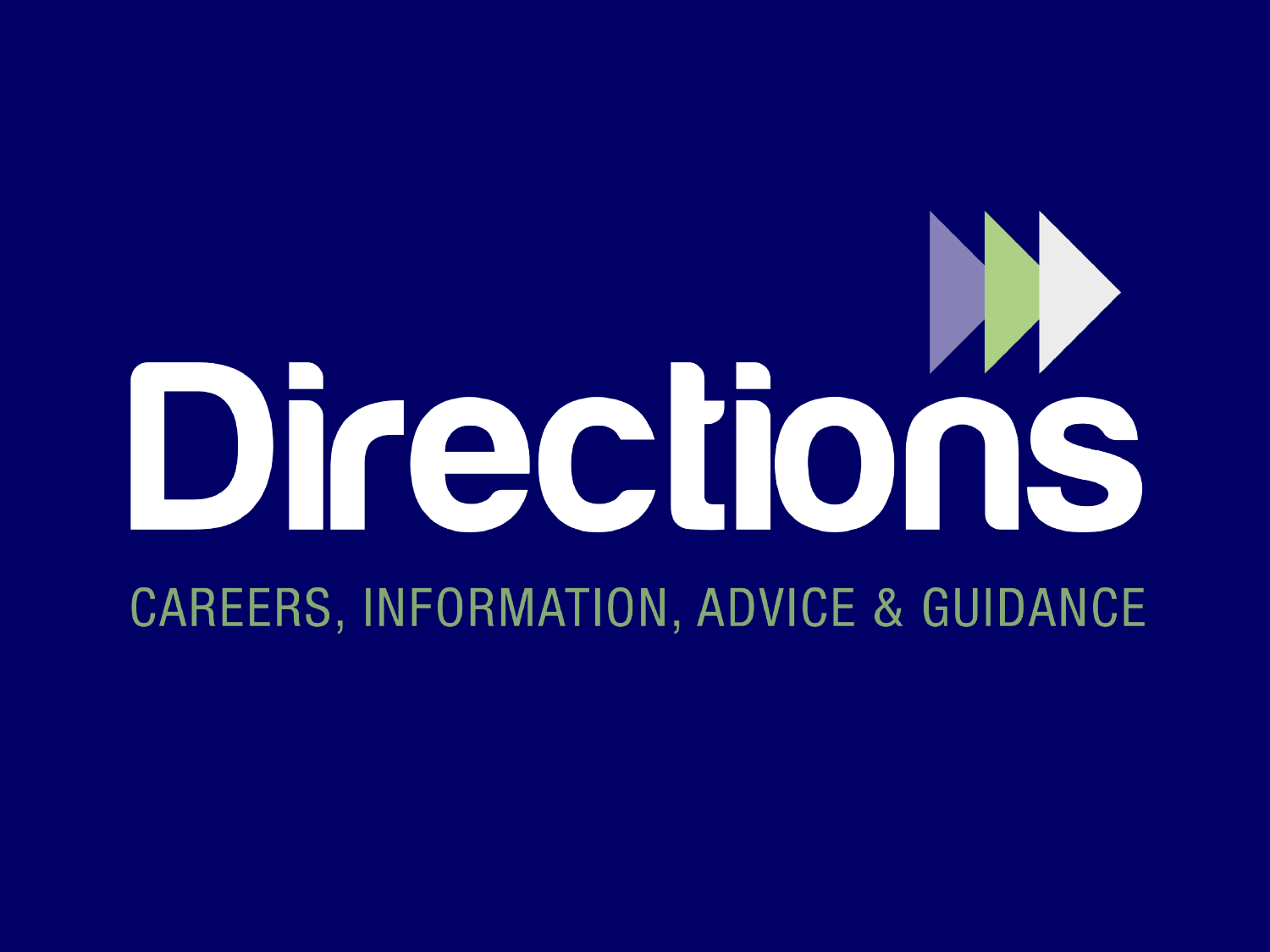#### **WENDY WOOD**

# **Careers Adviser Hylands School**



inspire . challenge . achieve

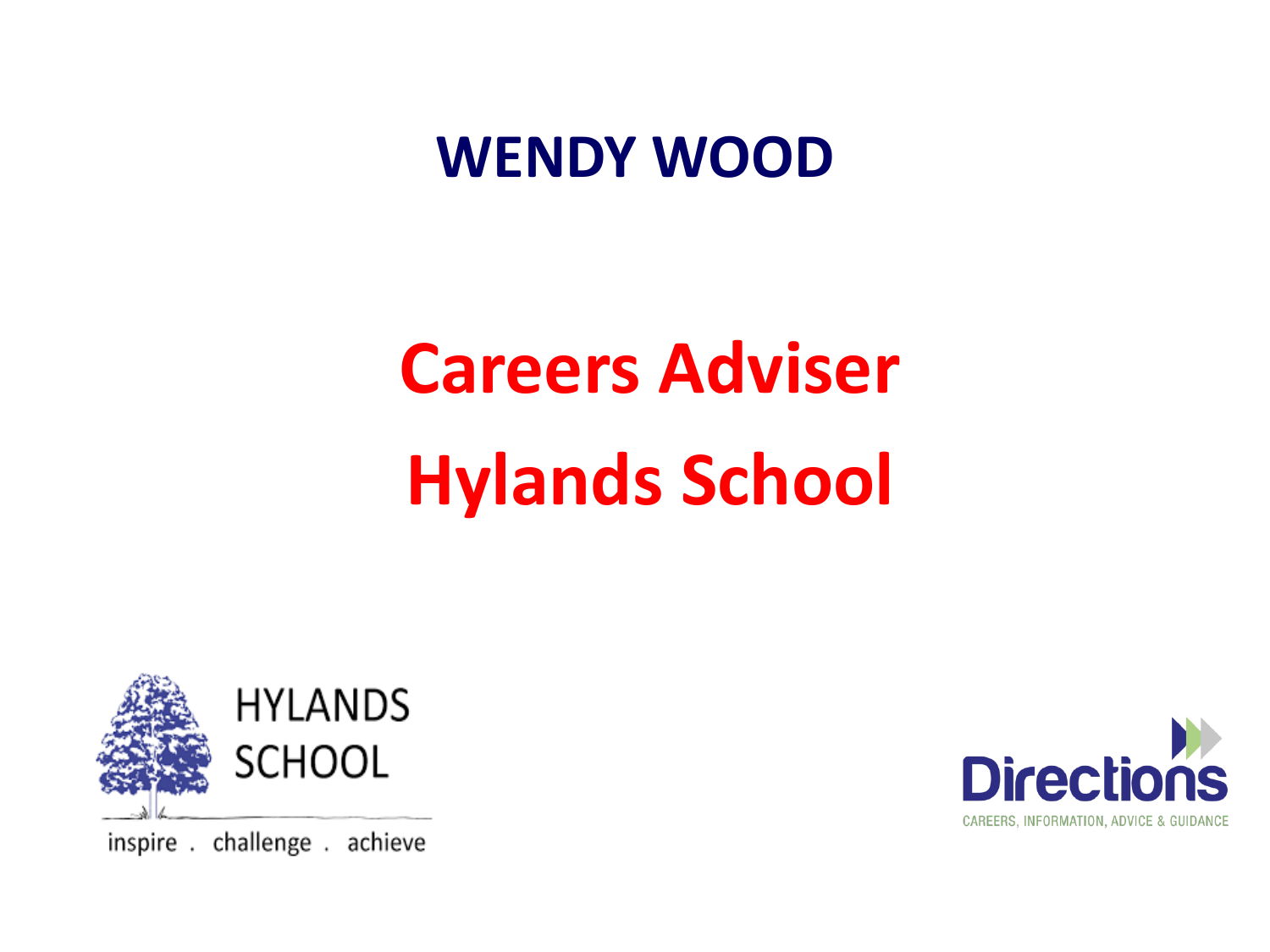### **How can I help?**

- Independent Careers advice and guidance
- 1-1 careers guidance and help with planning your future
- Group careers activities
- This can start with support with Option choices
- I can see students from Year 8 up to Year 13



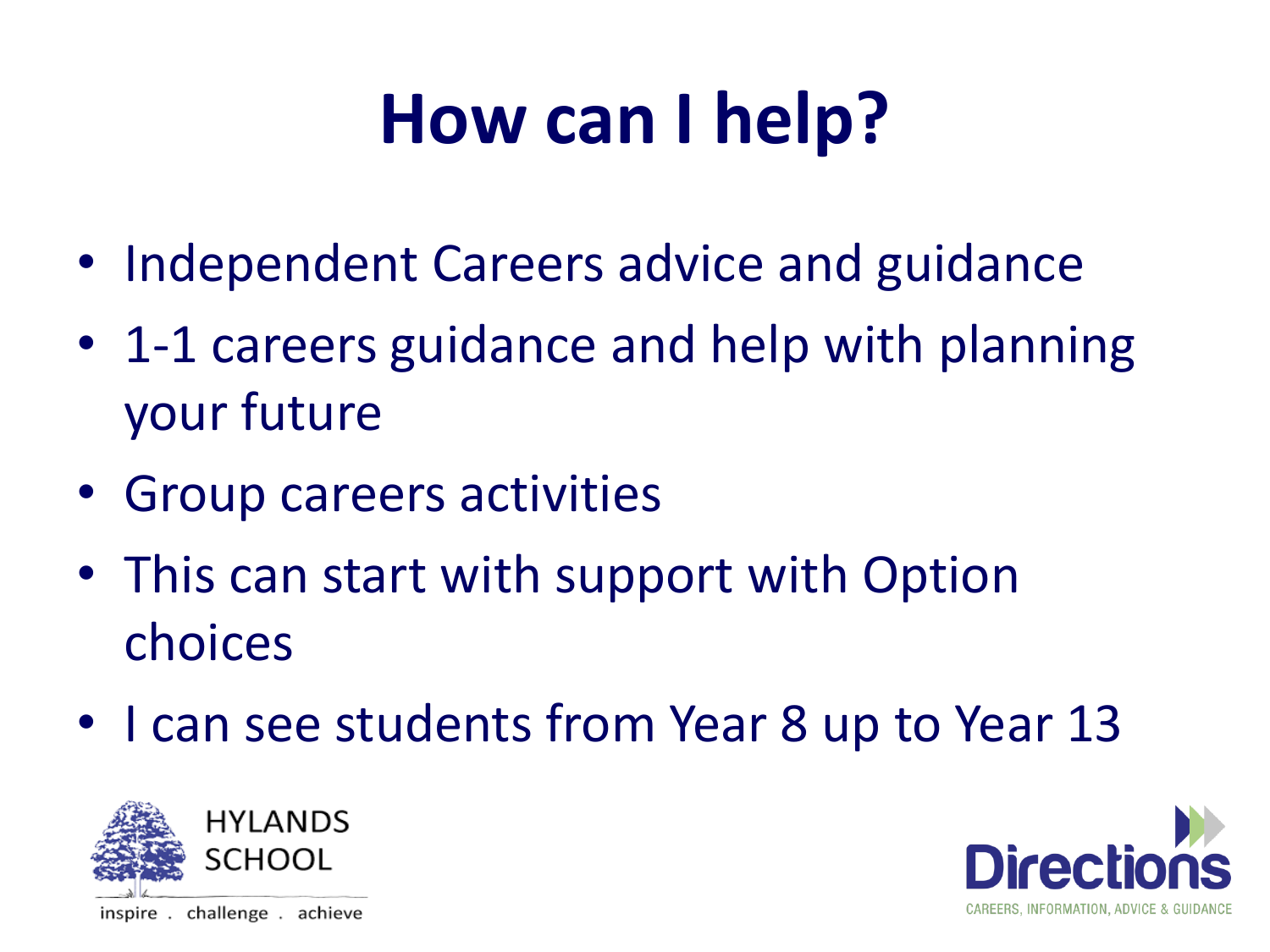#### **Why do you need advice and guidance?**

- To help with planning for your future
- Raising of the Participation Age this means staying in education until you are 18!
- This could be in any of the following:-
- **6 th Form**
- **Full-time College**
- **An Apprenticeship/Job with recognised training /volunteering programme**
- You may need support with understanding and choosing the right training for you!

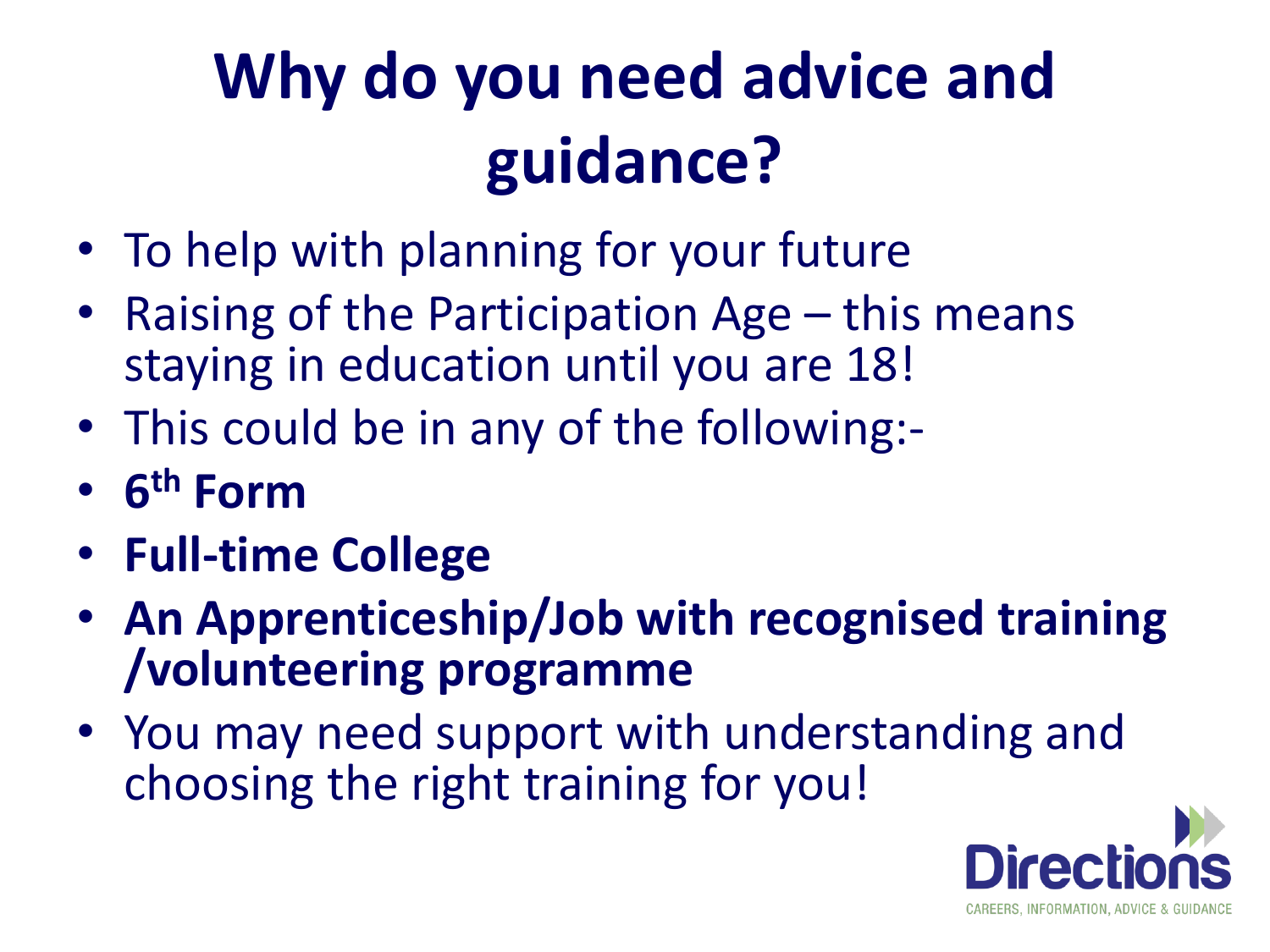#### **How can you access Careers and options advice?**

- Careers Adviser from Directions in school every Wednesday
- Appointments held in the Careers Office (Office in the LRC)
- Options Evening and Consultative Days Teachers can help advise on different subjects but you may need advice on qualifications and skills for different careers.



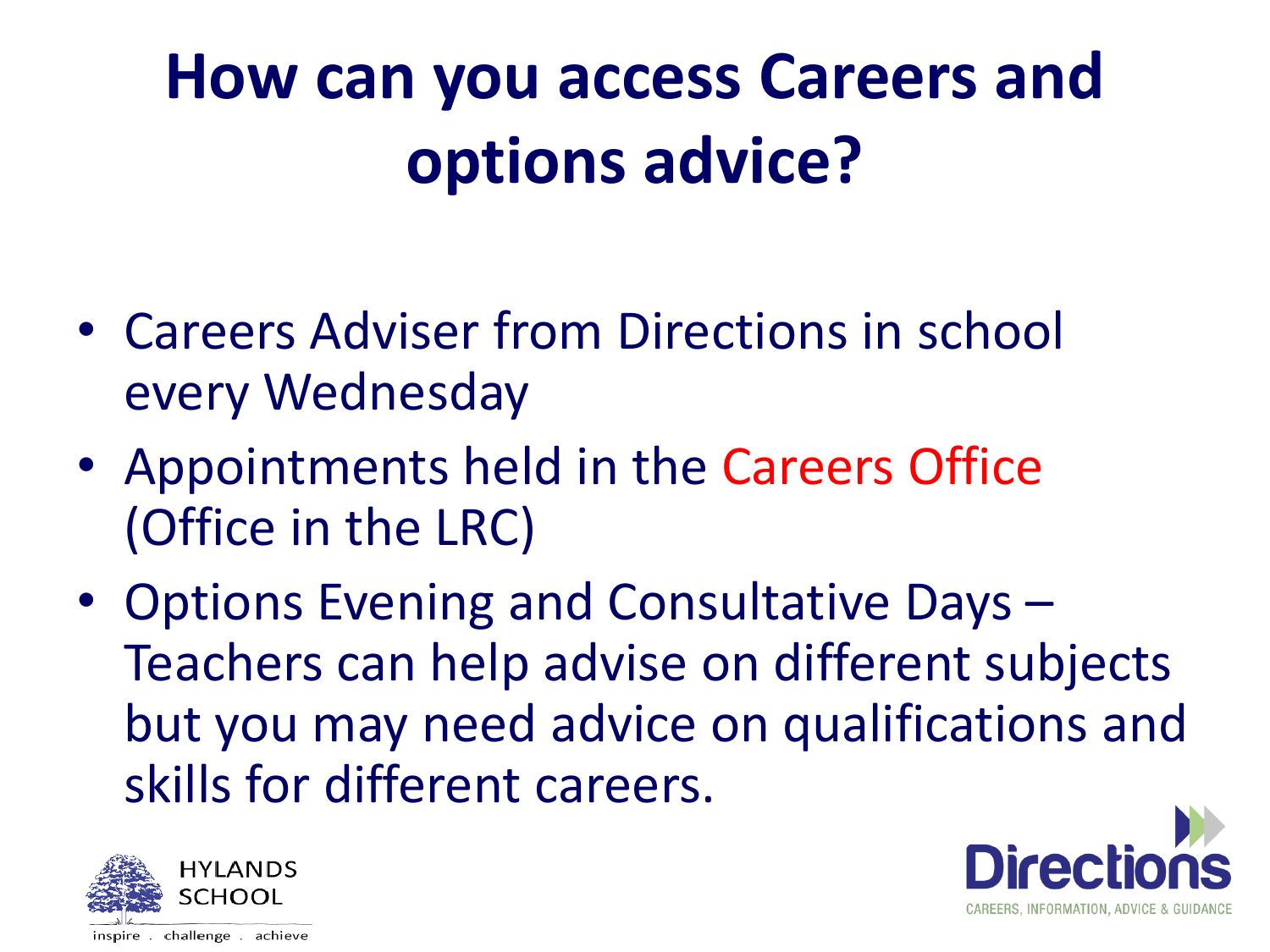## **Booking appointments**

- Ask Form Tutor or Pastoral Manager
- Email me directly in school [wwood@hylands-tkat.org](mailto:wwood@hylands-tkat.org) OR [wendy@directions-careers.co.uk](mailto:wendy@directions-careers.co.uk)
- **My details are also on the school website**
- Visit me at break or lunch times on Wednesday for drop in appointment or to book an appointment – careers activities are planned this year – advice to follow

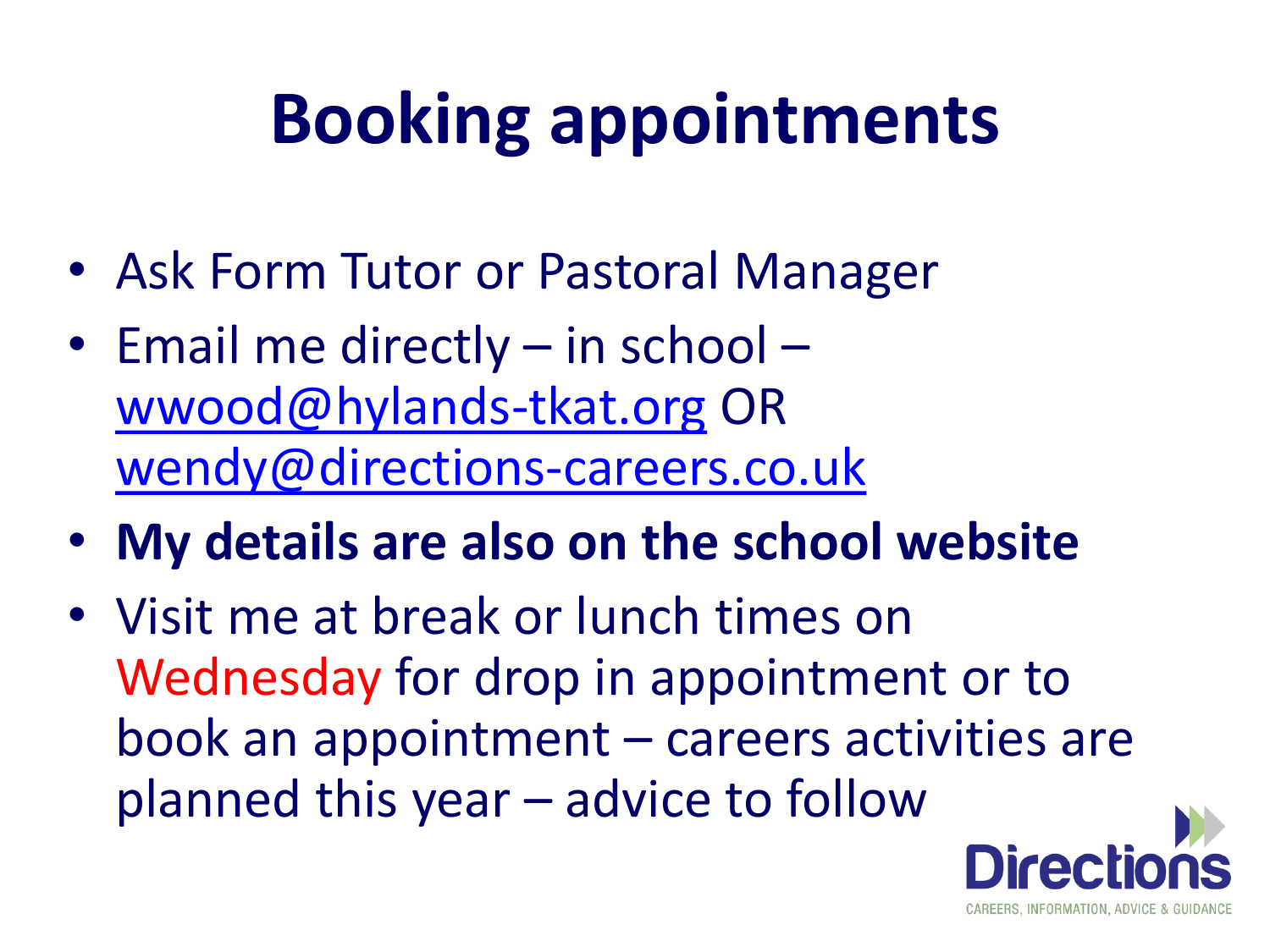#### **Getting ideas!**

U-Explore – [www.u-explore.com](http://www.u-explore.com/) - START programme.

An on-line tool to help you research possible career ideas.

- You can register and complete the different sections and then look at the different career suggestions and ways you can train for that career.
- If you already have career ideas, this is a good way of checking the career may suit you and also look at alternative career ideas you may not have thought of. Your ideas will be reviewed regularly in Years 10 and 11. [www.nationalcareersservice.direct.gov.uk](http://www.nationalcareersservice.direct.gov.uk/) – Job Profiles Useful to start your research if you already have ideas



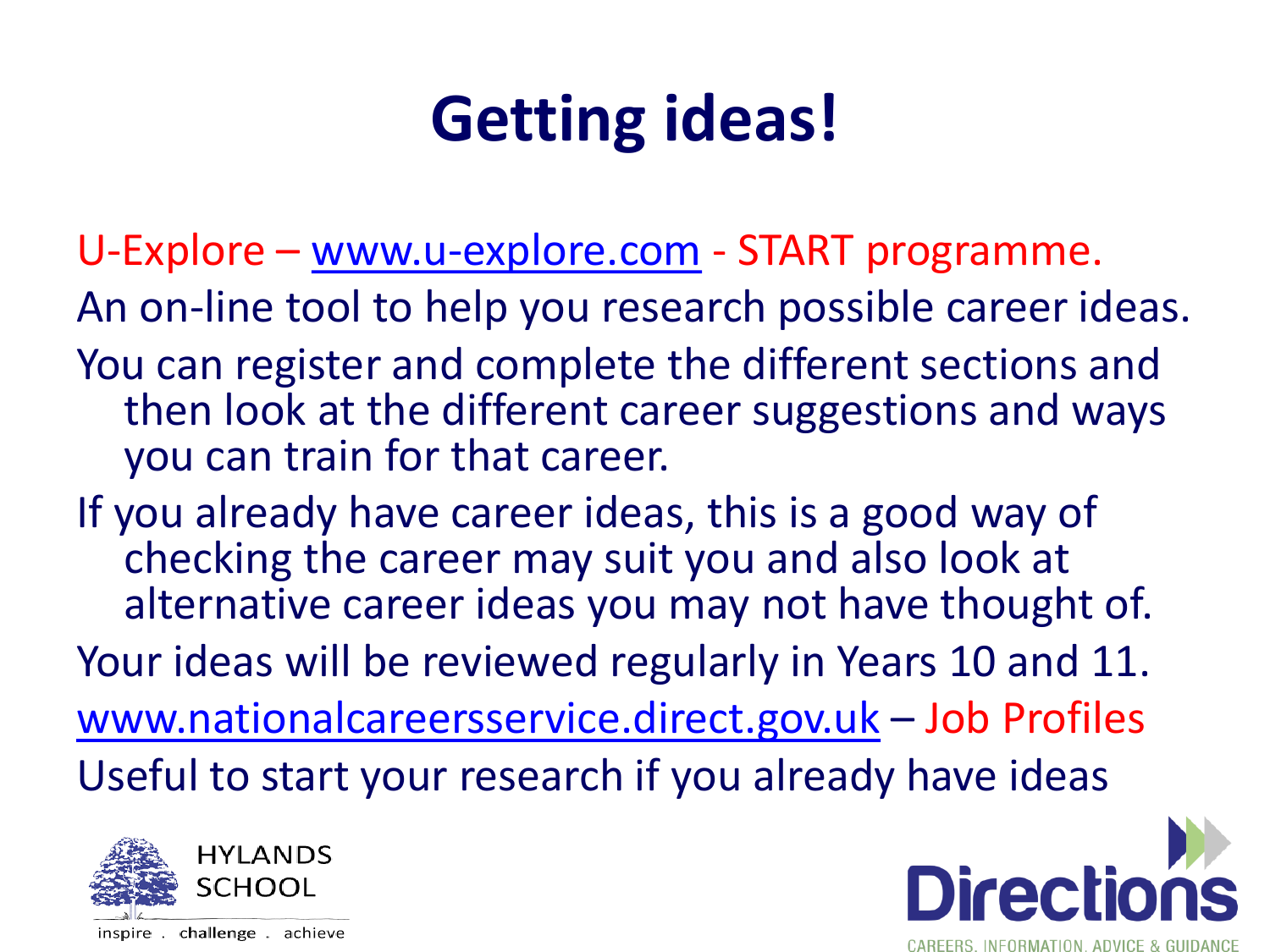#### **Option choices…..**

#### • **CORE SUBJECTS**

- Choose subjects you think/know you will enjoy and that you do well in.
- Talk to teachers what do they think?
- Career ideas subjects useful for that career
- **REMEMBER** a good range of GCSE's and other qualifications keep **ALL** career options open!!!